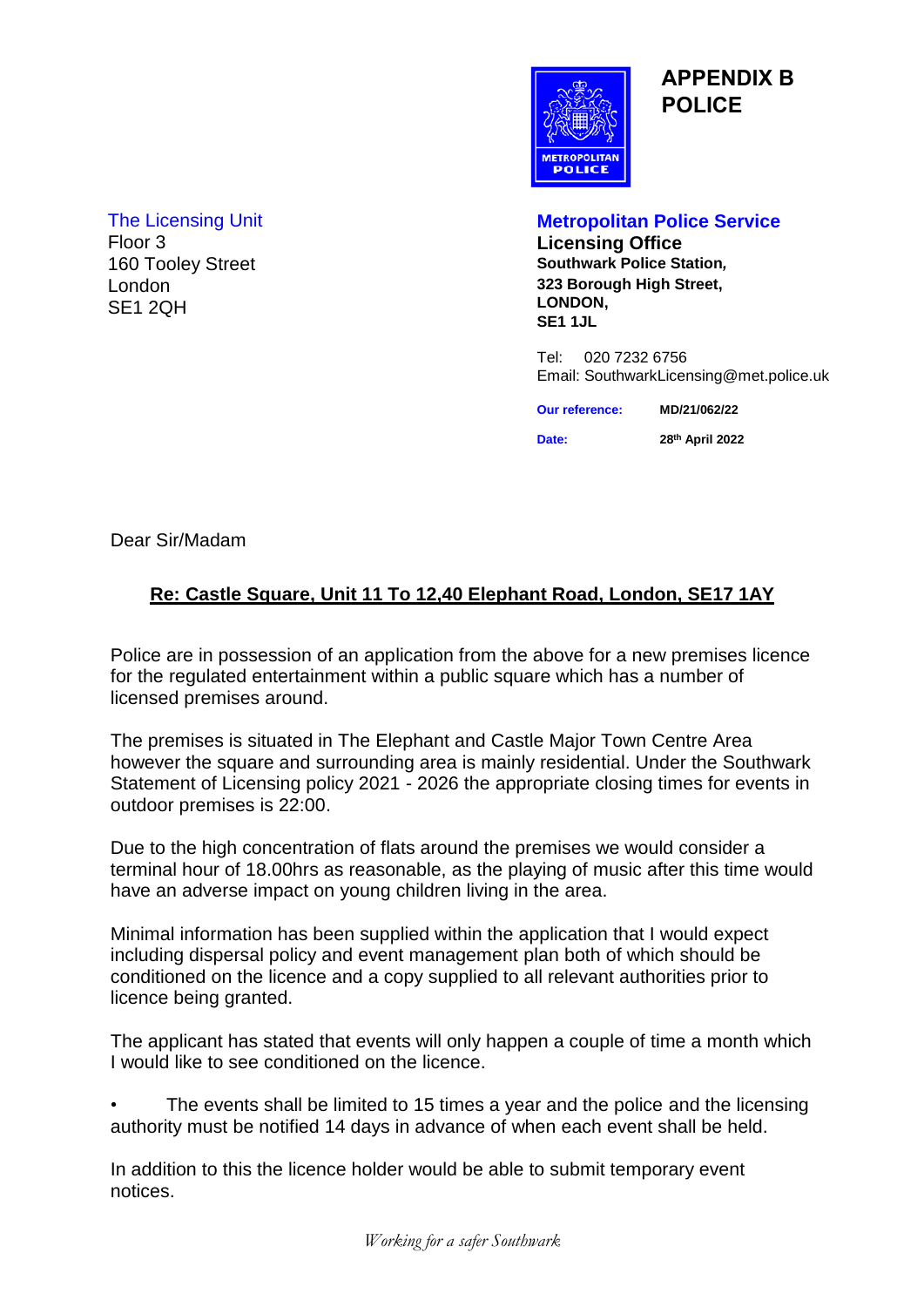In its current format, I object to this granting of this licence, the applicant has not fully addressed the licensing objectives, in particular the protection of children from harm, crime and disorder.

Submitted for your consideration. Yours Sincerely

**PC Graham White 2288AS**

Southwark Police Licensing Unit Tel: 0207 232 6756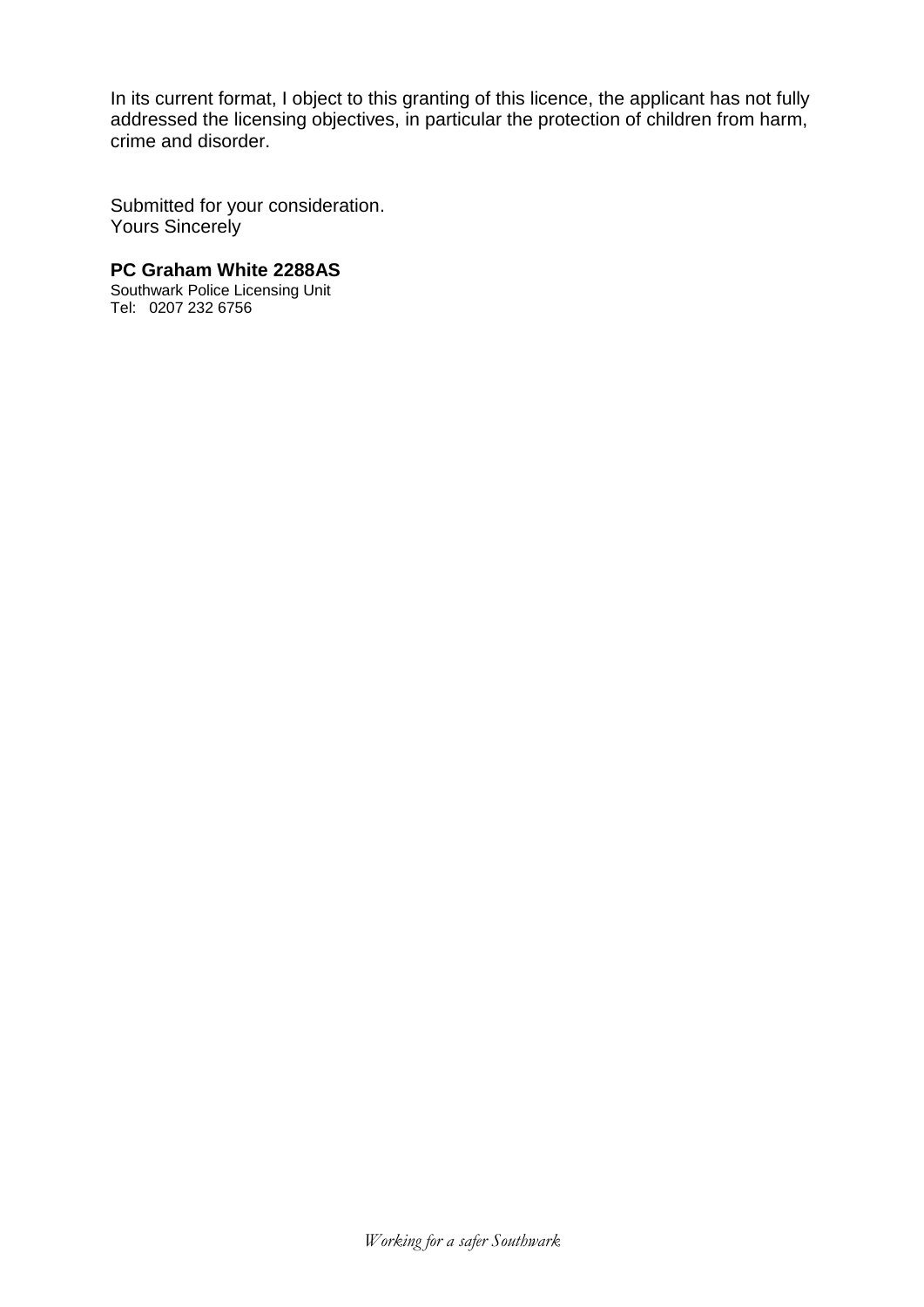## EPT

From: Andrews, Ken <Ken.Andrews@SOUTHWARK.GOV.UK> **Sent:** Thursday, April 28, 2022 4:22 PM **To:** Regen, Licensing <Licensing.Regen@southwark.gov.uk> **Cc: Subject:** EPRA -representation Castle Square

Dear licensing,

Attached is the Environmental Protection Responsibility Authority (EPRA) representation.

Kind regards

Ken

**Ken Andrews** Principal Environmental Health Officer **Environmental Protection Team**

**020 7525 4258 07939 469 058**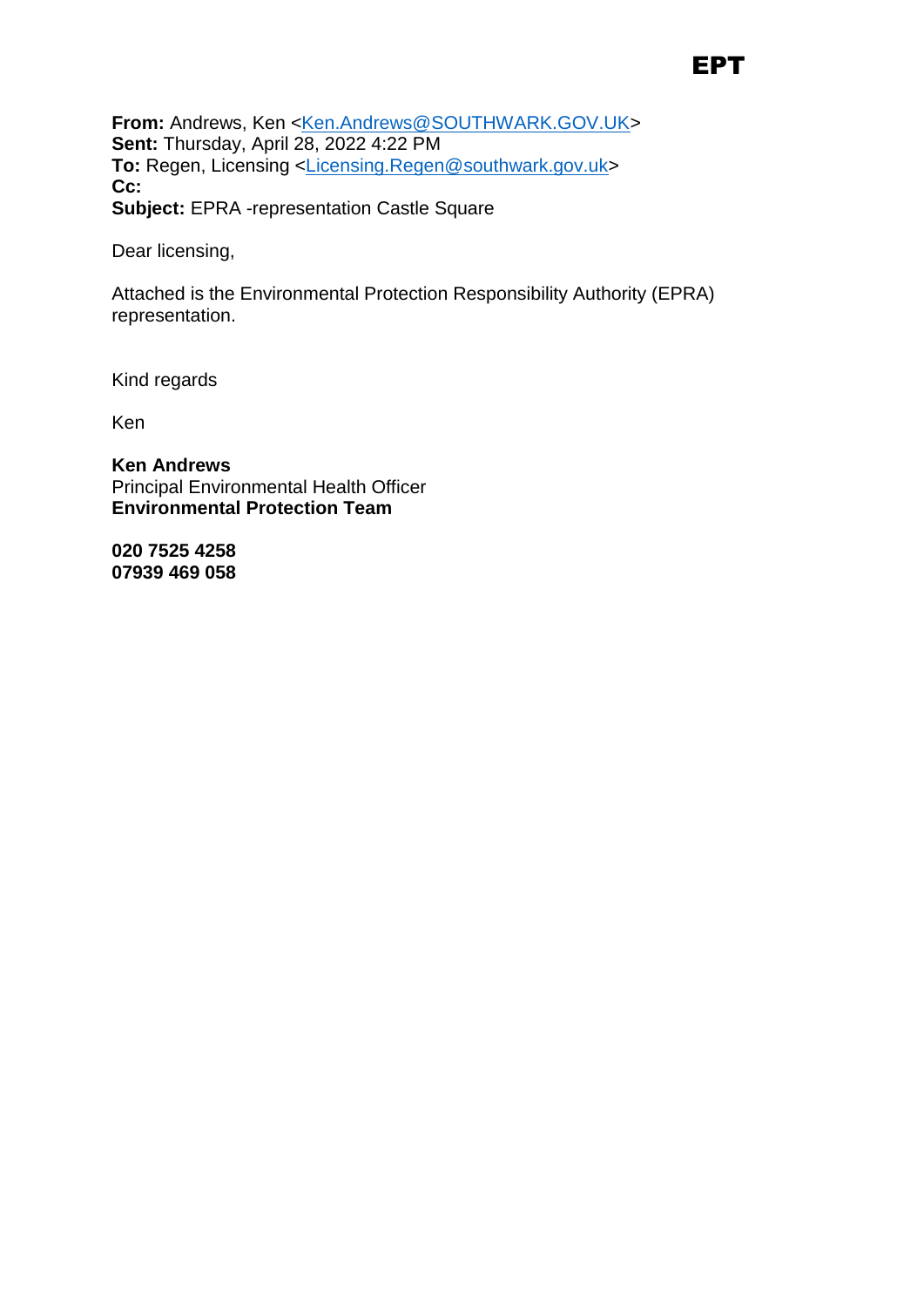# **MEMO: Environmental Protection Team**

|               | ken.andrews@southwark.gov.uk<br>New Premises Licence - Castle Square, Unit 11 To 12, 40 Flephant Road |                  |               |            |               |  |
|---------------|-------------------------------------------------------------------------------------------------------|------------------|---------------|------------|---------------|--|
| Email         |                                                                                                       |                  |               |            |               |  |
| From          | <b>Ken Andrews</b>                                                                                    | <b>Telephone</b> | 020 7525 4258 | <b>Fax</b> | 020 7525 5705 |  |
| <b>Copies</b> |                                                                                                       |                  |               |            |               |  |
| To            | Regen.Lic                                                                                             | <b>Date</b>      | 27 April 2022 |            |               |  |

#### **Subject New Premises Licence – Castle Square, Unit 11 To 12, 40 Elephant Road,**

#### **London, SE17 1AY**

EPRA has considered a New premises application for the provision of: Plays (outdoors): Mon to Sun: 09:00 - 22:30 Films (outdoors): Mon to Sun: 09:00 - 22:30 Live music (outdoors): Mon to Sun: 09:00 - 22:30 Recorded music (outdoors): Mon to Sun: 09:00 - 22:30 Performance of Dance (Outdoors): Mon to Sun: 09:00 - 22:30 Entertainment Similar to live/recorded music / dance (Outdoors): Mon to Sun: 09:00 – 22:30 at **Castle Square, Unit 11 To 12, 40 Elephant Road, London, SE17 1AY** 

Having reviewed the application, EPRA wishes to object to granting the licence under the Prevention of Public Nuisance licensing objectives.

Castle Square is a public space in proximity to several residential properties. The area is open, and as a result, there are no measures that can prevent the escape of sound and noise from impacting the occupancy of the residential properties. As a result, events such as plays, films, and live and recorded music, if they are not controlled are likely to cause the occurrence of Public Nuisance. In addition, the applicant has not provided any plan that can control the numbers and dispersions of patrons, which will be difficult since the area is a public space.

EPT considers that measures that can be applied to reduce the impact on the residents include:

- Reducing the days and times or frequency of the events.
- Reducing the proposed finishing times.
- Using non-amplified music or equipment.

Should the committee be minded to permit the licence, EPT suggests that it's not permitted to occur beyond 20:00 hrs and limit the days that these activities can take place.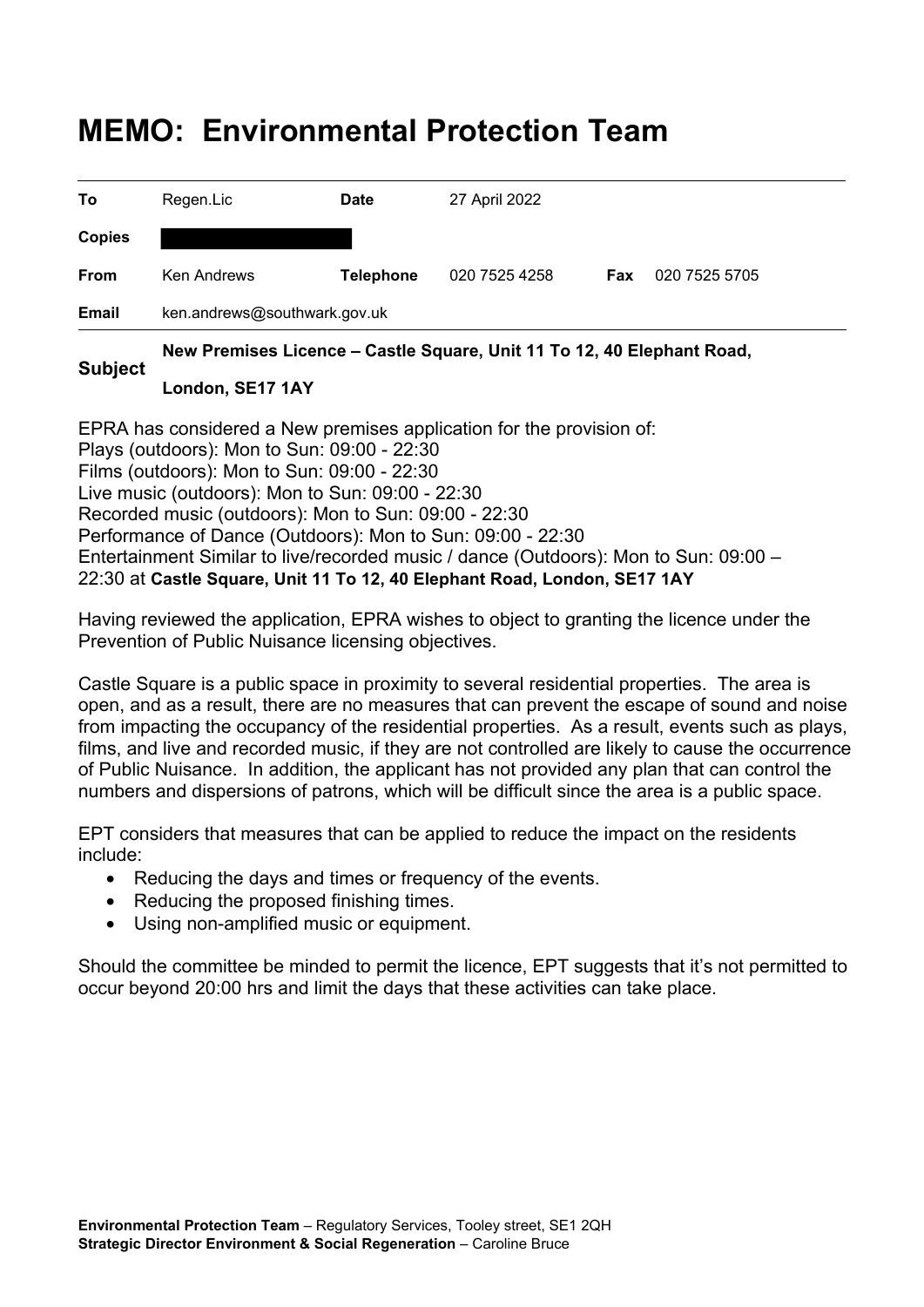# LICENSING

# **MEMO: Licensing Unit**

| To    | Licensing Unit              | Date | 28 April 2022 |  |  |
|-------|-----------------------------|------|---------------|--|--|
| From  | Jayne Tear                  |      |               |  |  |
| Email | jayne.tear@southwark.gov.uk |      |               |  |  |
|       |                             |      |               |  |  |

 Subject Re: Castle Square, Unit 11 to 12, 40 Elephant Road, London, SE17 1AY Application for a premises licence

I write with regards to the above application for a premises licence submitted by Get Living PLC under the Licensing Act 2003, which seeks the following licensable activities:

- Plays (outdoors) on Monday to Sunday from 09:00 to 22:30
- Films (outdoors) on Monday to Sunday from 09:00 to 22:30
- Live Music (outdoors) on Monday to Sunday from 09:00 to 22:30
- Recorded music (outdoors) on Monday to Sunday from 09:00 to 22:30
- Performance of dance (outdoors) on Monday to Sunday from 09:00 to 22:30
- Anything of a similar description to live music, recorded music or performance of dance (outdoors) on Monday to Sunday from 09:00 to 22:30
- **Supply of alcohol now removed from the application on 20 April.**
- Opening times on Monday to Sunday from 09:00 to 22:30

The premises is described within the application as *'Castle Square is primarily a retail destination comprised of 26 independent traders and retail units. This application is specifically for the adjoining public square which is used to bring the community together for publicly available events and also drive foot fall in support of the independent traders situated within Castle Square. It is also a popular thoroughfare connecting various parts of Elephant & Castle. Alcohol will be served at irregular events 1 to 2 times per month. Alcohol will be served from licensed pop up vendors within the main licensed area. Castle square is separated from the closest road and traffic via permanent bollards*'.

My representation is based on the Southwark Statement of Licensing policy 2021 – 2026 and relates to the licensing objectives for the prevention of crime and disorder, the prevention of public nuisance and the protection of children from harm.

The premises is situated in The Elephant and Castle Major Town Centre Area the area surrounding the square is highly residential. Under the Southwark Statement of Licensing policy 2021 - 2026 the appropriate closing times for events in outdoor premises is 22:00. Section 10 Paragraph 278 states: *'Date /hours of operation. It is suggested a finishing time of 22:00hrs is appropriate; however an earlier finish time may be requested subject to local circumstances'.* 

The operating schedule is lacking and although a risk assessment has been provided, there is no event management plan or dispersal policy provided with the application it is difficult to suggest appropriate control measures to reduce the impact of crime and disorder or public nuisance that could affect the residents living in the local residential area.

Due to the limited information provided with the application and to promote the licensing objectives I ask the applicant to provide the following information:

- A copy of the event management plan (to be conditioned)
- A written dispersal policy for the premises (to be conditioned)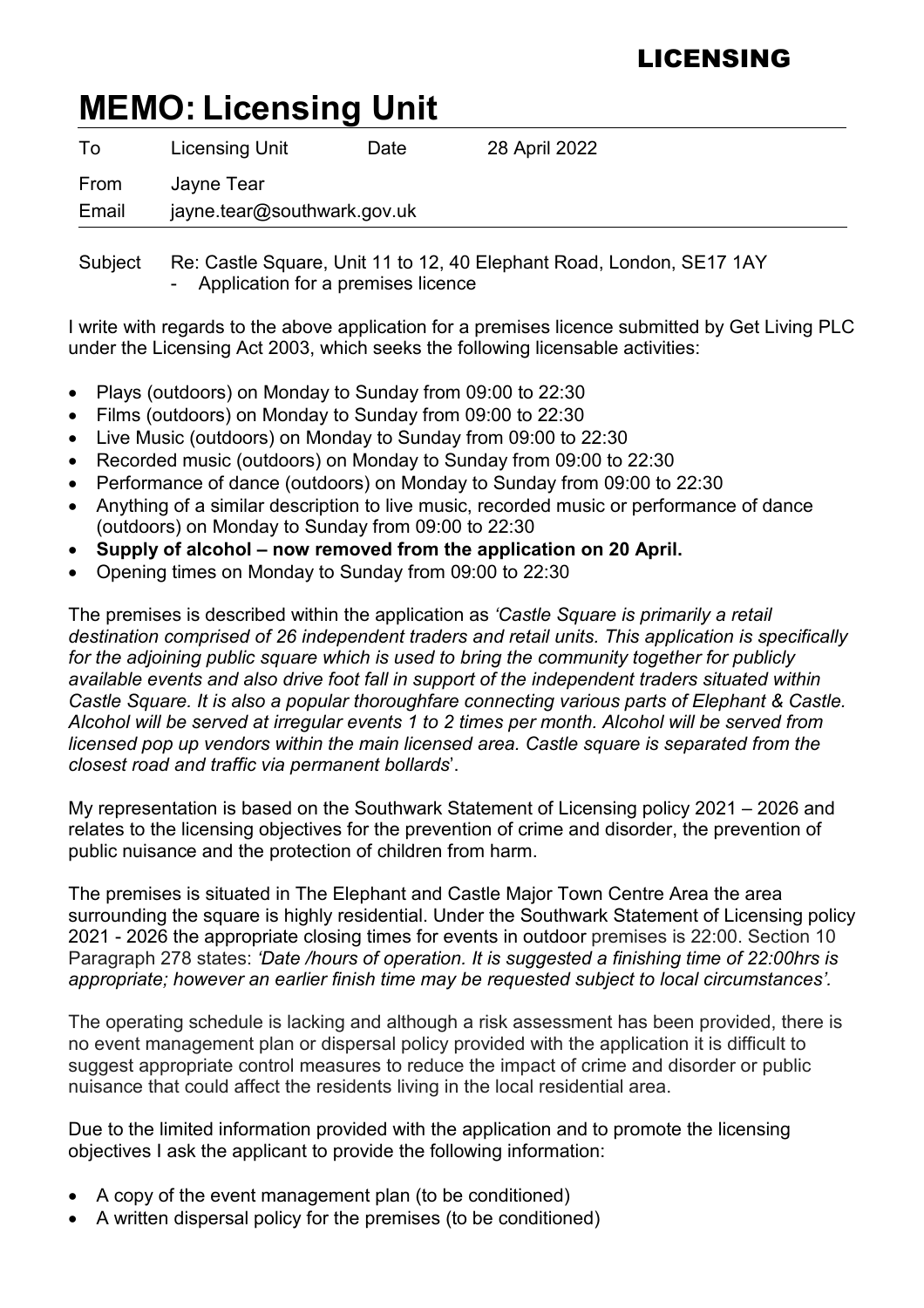• To confirm the accommodation limit (to be conditioned) and to also confirm how this will be controlled.

Furthermore, under box K on the application form the following question is asked *'Please highlight any adult entertainment or services, activities, other entertainment or matters ancillary*  to these of the premises that may give rise to concern in respect of children' and the applicant states the following *'No activities planned which are of concern for children of an adult nature'.*  Because this is an outdoor space where anyone can walk including children unaccompanied by an adult, there could be films that are shown that are not appropriate for children. I would therefore suggest to the licensing sub-committee that should a licence be granted for this area that the following condition is added to the premises licence:

• Only films that are classified 'U' Universal for all shall be shown at the premises.

If the applicant does not accept this then I ask how the area will be controlled and how children will be prevented from viewing films above 'U' if they are unaccompanied by an adult and may be on other areas of the square but can still view the films shown.

The area to this premises has given notice of 2 Ten's this year, not applied for by the applicant but on behalf of the applicant company. There were no complaints received, however the events finished earlier and at a time that was likely not to impact on local residents. **I attach to this representation a table of the TENS.**

Based on the information provided with this application and to promote the licensing objectives I recommend to the licensing sub- committee to consider bringing the closing times in line with the appropriate hours for this open air space within a highly populated residential area, the same as the TENS that have been tried and tested without causing crime and disorder or public nuisance to local residents living in close proximity.

- Opening times on Monday to Sunday to cease at 18:00
- All licensable activities on Monday to Sunday to cease at 17:00 daily

I also suggest that the number of times these events can happen per year are limited as although I have suggested earlier closing times above. Every day of the week as applied for could cause a public nuisance to local residents and this application has provided no information to negate that. I therefore suggest the following conditions are added to the operating schedule:

- The events shall be limited to 15 times a year on any given day and the police and the licensing authority will be notified 14 days in advance of when each event shall be held.
- A register of the events held including dates and times shall be kept at the premises and made available for inspections by authorised council officers or the police.

I therefore submit this representation and welcome any discussion with the applicant. I may submit further comments once all of the information is received.

Jayne Tear Principal Licensing Officer In the capacity of Licensing Authority as a Responsible Authority

Southwark's Statement of Licensing Policy 2021 – 2026 can be found on the following link: https://www.southwark.gov.uk/business/licences/business-premises-licensing/licensing-andgambling-act-policy